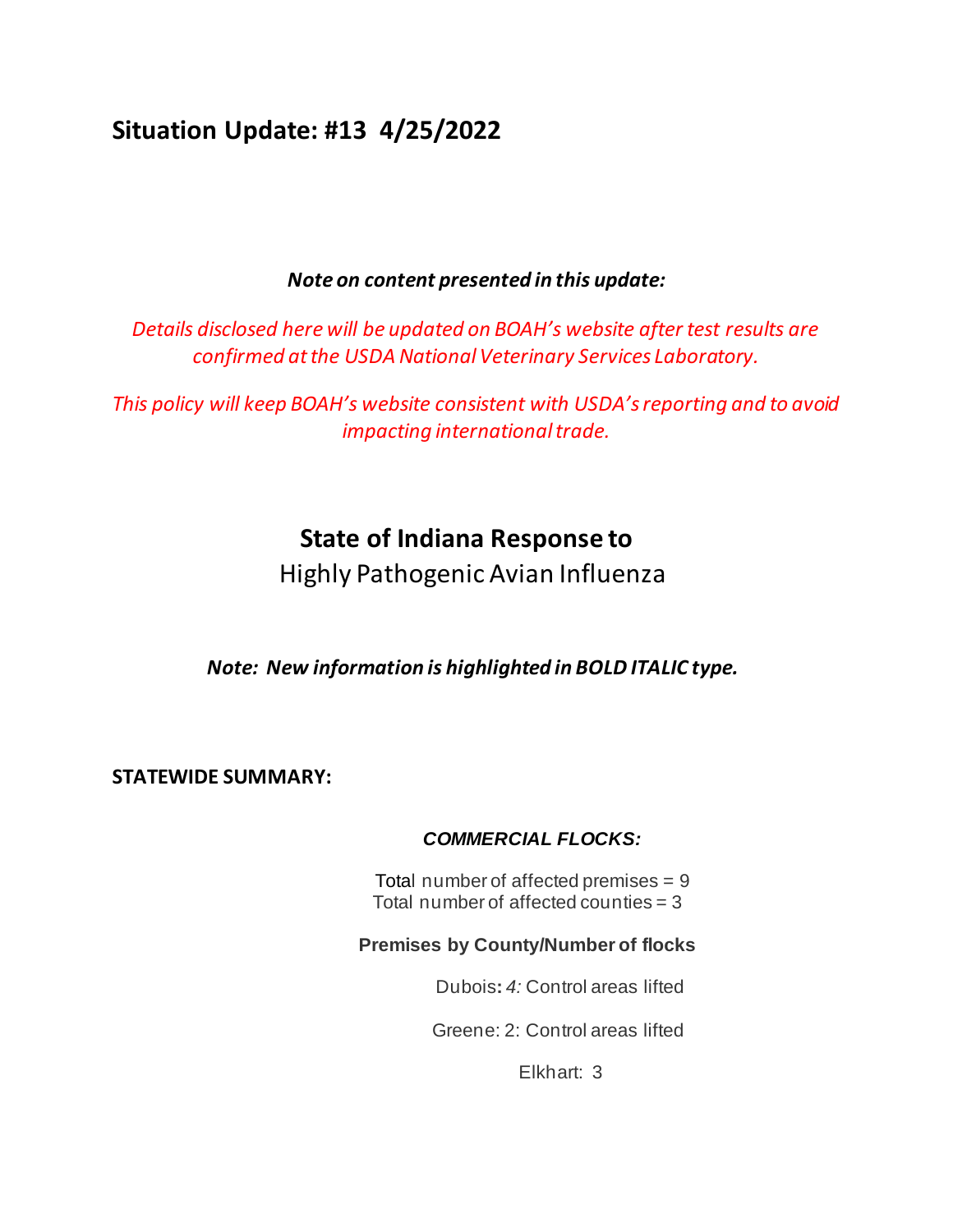**Total number of birds affected in Indiana** 

Commercial Turkeys: 171,224

Commercial Ducks: 17,179

*NON-POULTRY FLOCKS:*

*Total number of affected premises = 1*

*Total number of affected counties = 1*

*Johnson: 1*

## **CURRENT SITUATION**

*On April 25, a NON POULTRY flock in Johnson County has tested presumptive-positive for the H5N1 avian influenza virus. This finding is notable as this is the first flock in Johnson County. The hobby flock is comprised of approximately 41 chickens, ducks and peafowl. The site is quarantined and will be depopulated.* 

*SURVEILLANCE TESTING:* Testing of nearby flocks is important to verifying the virus has not spread in the area. *A control area and surveillance zone will be established in Johnson County to meet surveillance criteria. The affected area does not include any large commercial operations. (NOTE: Under international animal health standards, small, hobby flocks are classified as "non-poultry" to distinguish from operations that participate in commerce.)*

*HOBBY/BACKYARD FLOCK SURVEILLANCE: BOAH staff will be reaching out to residents near the Johnson County site to schedule testing of birds to ensure the virus is not present. Hobby poultry owners in Johnson County should contact BOAH at 317-544-2387 to schedule testing at no charge.*

*BOAH teams continue to test backyard flocks in Elkhart County around the Elkhart3 flock; to date, all tests have been negative.*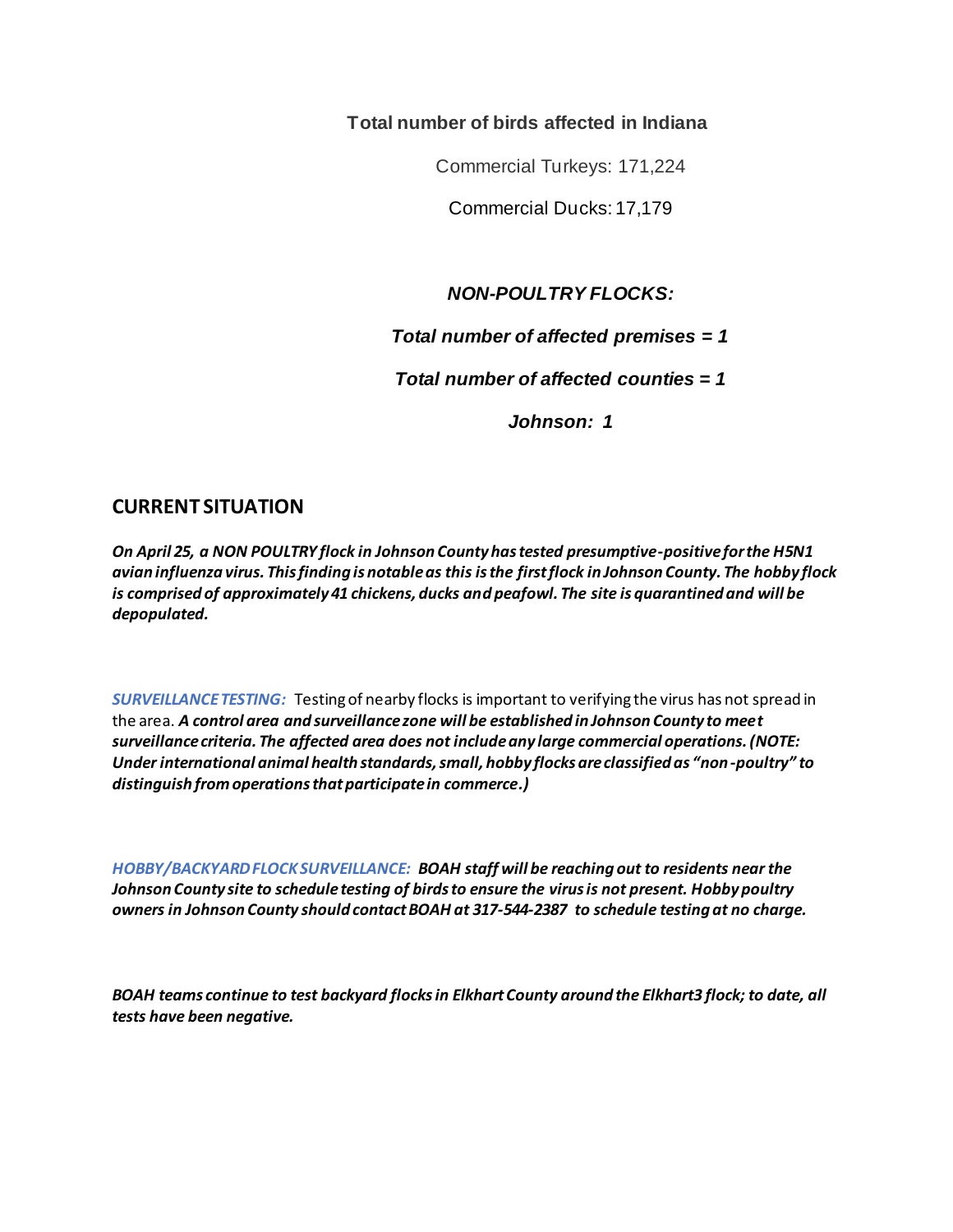*PERMITTED MOVEMENTS:* Permitted movements into and out of the existing control areas in Elkhart County continue.

*PROGRESS REPORT: Quarantines have been lifted for two sites and they are cleared for restocking. One site has completed environmental sampling. Four sites have finished disposal activities and are undergoing cleaning.*

*WILD BIRD SURVEILLANCE:* USDA Wildlife Services is assisting with surveillance of wild birds in and near the control areas. Approximately 220 samples from waterfowl, pigeons, European starlings and other species have been tested*. Positive test results have been identified in two bald eagles,* a hawk and a redhead duck collected in Indiana.

#### **BACKGROUND**

On Feb. 9, 2022, a confirmed case of H5N1 highly pathogenic avian influenza (HPAI) was identified in a single commercial turkey flock in Dubois County. This is the first report of HPAI in commercial poultry in the United States since 2020 and the first in Indiana since 2016. Control area lifted on March 23; quarantine of site remains intact.

Samples were collected from the birds on Feb. 7 and submitted to the Indiana Animal Disease Diagnostic Laboratory (ADDL) at Purdue University after approximately one hundred birds died, flock appeared lethargic and decreased consumption of water. Tests indicated a likely infection of an H5 avian influenza virus. Under standard protocols, the results were reported to the Indiana State Board of Animal Health (BOAH), which authorized prompt transport of the samples to US Department of Agriculture's National Veterinary Services Laboratory (NVSL) in Ames, IA for confirmatory testing.

NVSL confirmed that the virus present was a highly pathogenic strain of H5N1 (with a Eurasian H5 goose/Guangdong lineage). Upon confirmation of HPAI, the 29,000 turkeys in the flock (known as Dubois 1) were depopulated to prevent the spread of the disease in the area.

On Feb. 15 laboratory testing of a second commercial flock of turkeys in Dubois County has identified the H5 avian influenza virus (known as Dubois2). Upon confirmation of HPAI, the 26,473 turkeys in the flock were depopulated to prevent the spread of the disease in the area. Control area lifted on March 23; quarantine of site remains intact.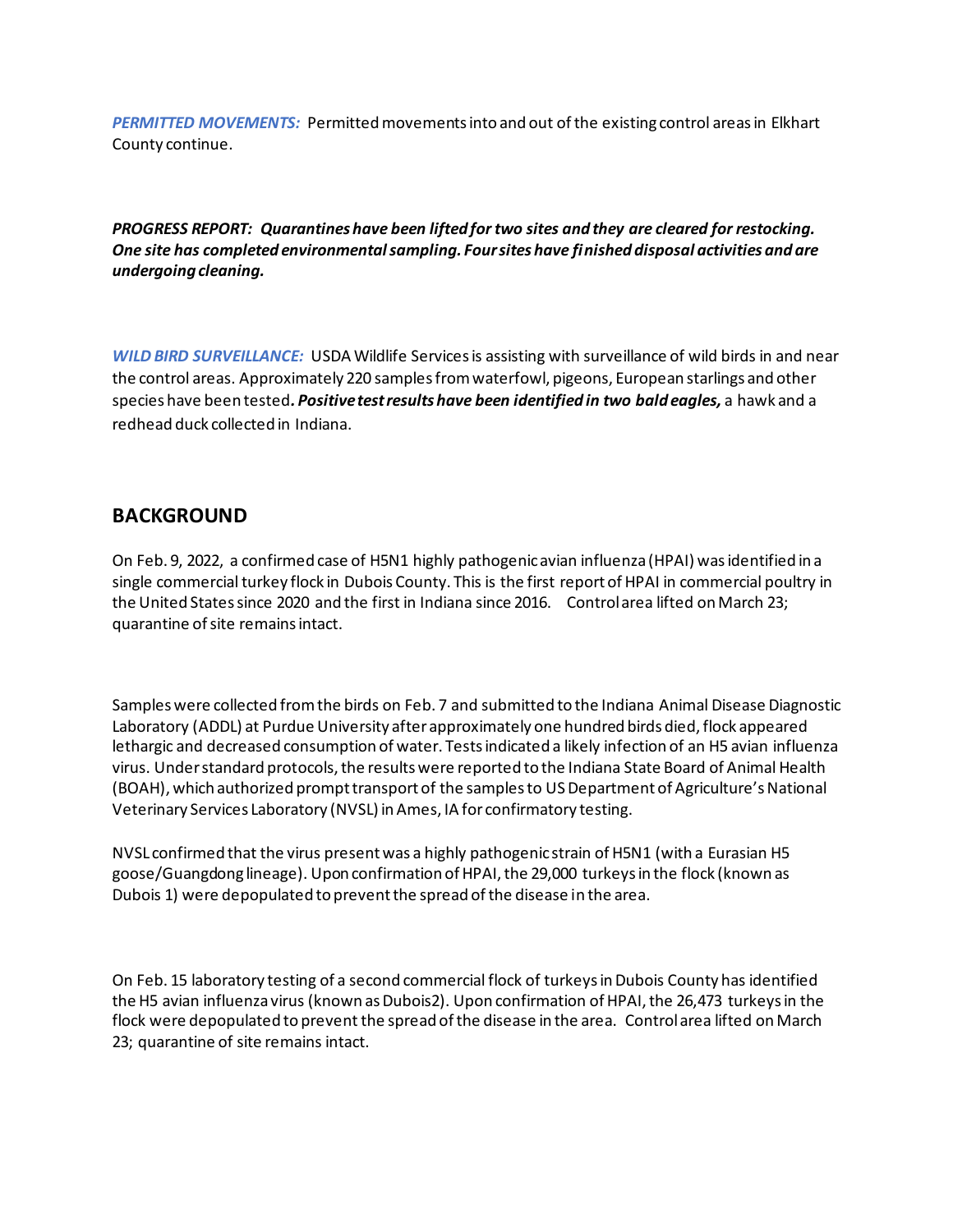On Feb. 17, laboratory testing of a commercial flock of turkeys in Greene County has identified the H5 avian influenza virus (known as Greene1). A total of 48,000 turkeys in the flock were depopulated. Control area lifted on March 15; quarantine of site remains intact.

On Feb. 18, laboratory testing identified H5 avian influenza (AI) in a commercial turkey flock in Greene County (known as Greene2). A total of 15,400 turkeys were depopulated. Control area lifted on March 15; quarantine of site remains intact.

On Feb. 22, laboratory testing identified H5 AI in commercial turkeys in Dubois County (Dubois3) about 2.5 miles west of Dubois1. H5N1 was subsequently confirmed by NVSL on Feb. 24. A total of 35,908 turkeys were depopulated. Control area lifted on March 23; quarantine of site remains intact.

On March 1, laboratory testing identified H5 AI in commercial turkeys in Dubois County (Dubois4) about 6/10-mile from Dubois1. Control area lifted on March 23; quarantine of site remains intact.

A 10-km control area (CA) is established around each HPAI-affected flock. All commercial flocks in the control areas must be tested for avian influenza at least weekly. Small, hobby flocks are also subject to testing. A surveillance zone is also established in the 10-km circle beyond the control area. Flocks in the surveillance zone must be tested every other week.

On March 15, 2022, the control areas surrounding Greene County sites G1 and G2 were lifted. The G1 and G2 sites remain under quarantine until the final steps of the flock plan are complete.

On March 23, 2022, the control areas surrounding the Dubois County farms were lifted; the D1, D2, D3 and D4 farms remain under quarantine until the final steps of the flock plan are complete.

**For the six sites located in Dubois and Greene counties:** Final activities to close the cases continue, including: compost disposal, virus elimination, environmental sampling for presence of the virus, and a fallow period.

Control areas could be lifted upon completion of the USDA-required conditions: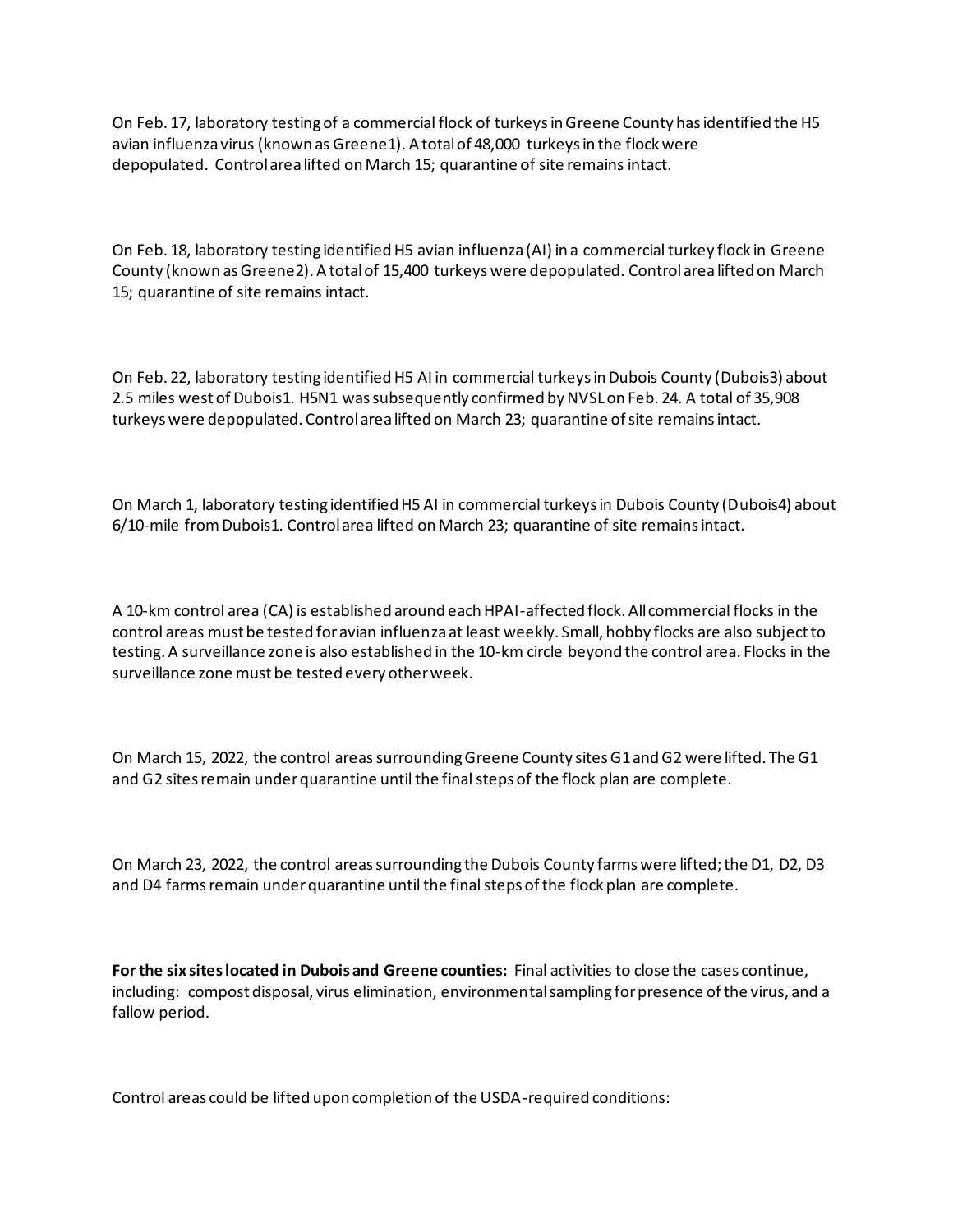- The last infected premises in the control areas is depopulated and the compost pile has been set (capped)
- No HPAI-positive diagnostics have been identified in the control area for 14 days after the depopulation of the infected premises
- Initial virus elimination activities on the last infected premises are complete (including outside areas of the site, equipment, trucks, and other potential fomites used in the depopulation activities)
- Required surveillance in the control area (commercial and backyard premises) has been completed; no evidence of HPIA infection was found in the control area
- Surveillance requirements for international and bilateral trade are being conducted and may continue

On April 7, a commercial duck flock in Elkhart County has tested presumptive-positive for the H5N1 avian influenza virus. The flock, known as Elkhart 1, had 4,679 ducks. Euthanasia, capping of compost piles and initial virus elimination activities are complete.

On April 12, a second commercial duck flock in Elkhart County tested positive for the H5N1 avian influenza virus. The flock, known as Elkhart2, had 6,379 ducks. These ducks have now been euthanized; disposal and initial virus elimination activities are complete.

On April 18, a commercial duck flock in Elkhart County has tested presumptive-positive for the H5N1 avian influenza virus. The flock, known as Elkhart3, has an estimated 6,500 ducks (more information to come as the situation develops). Elkhart3 is in close proximity to another quarantined site, so the new 10-km control area circle extends to include only one more additional flock. Therefore, all flock owners have been notified. This control area extends slightly into LaGrange County and across the Michigan state line.

## **RESPONSE**

As part of existing avian influenza response plans, federal and state partners are working jointly on additional surveillance and testing in areas around the affected flocks. The United States has the strongest AI surveillance program in the world, and USDA is working with its partners to actively look for the disease in commercial poultry operations, live bird markets and in migratory wild bird populations.

BOAH is working with multiple state and federal partners to respond to this event, including Indiana Department of Health, Indiana Department of Homeland Security, Indiana Department of Natural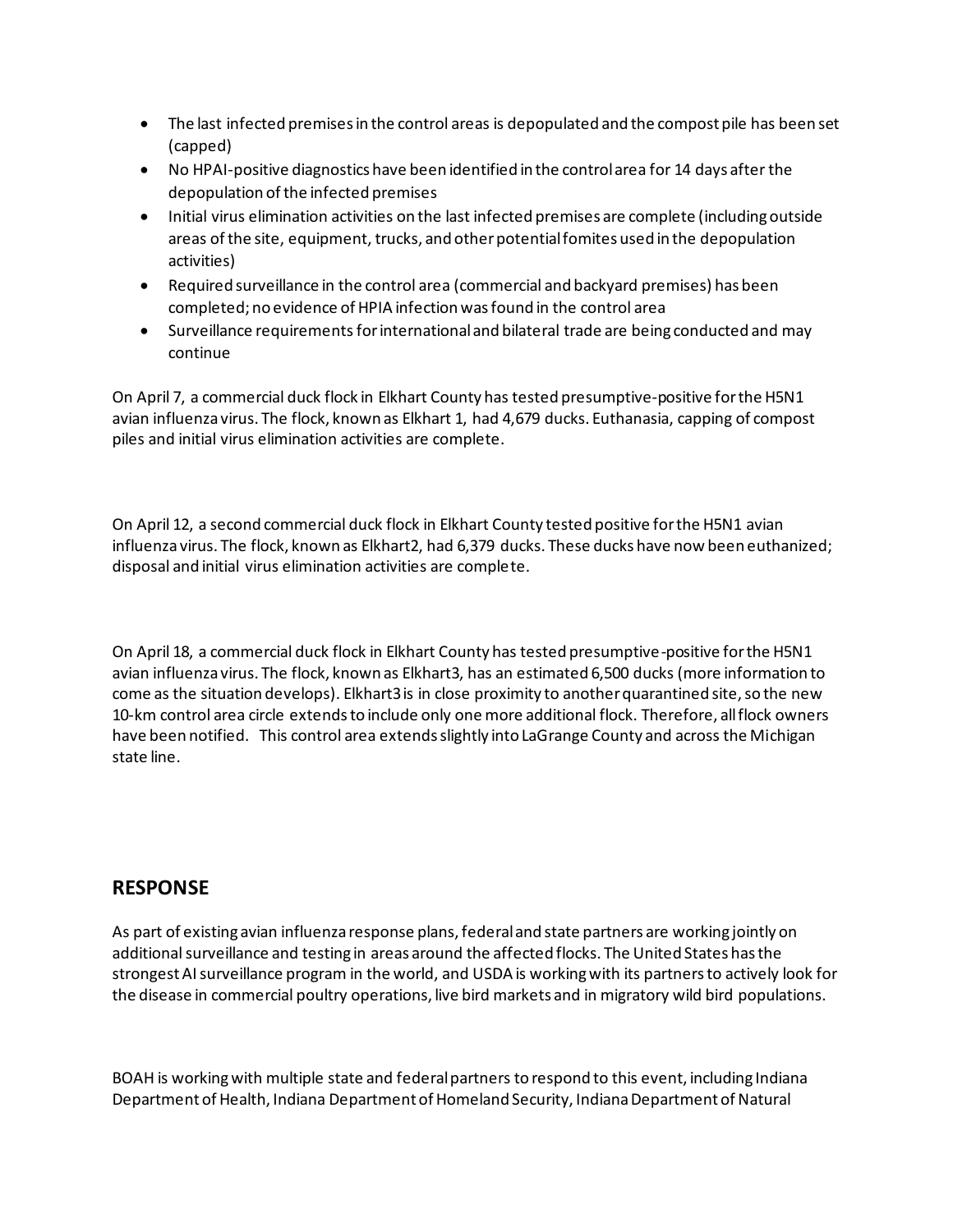Resources, Indiana Department of Environmental Management, and USDA Veterinary Services, Wildlife Services and Farm Service Agency.

#### **PUBLIC ADVISORIES**

#### *Food Safety*

Avian influenza *does not present a food safety risk*; poultry and eggs are safe to eat. Officials are not aware of any public health significance with this virus. No cases of human infection have been reported. Human health agencies will be monitoring workers and others in contact with birds to monitor for influenza-like illness.

#### *Animal Health*

Hobby poultry owners are encouraged to be aware of the signs of avian influenza and report illness and/or death to the **USDA Healthy Birds Hotline: 866-536-7593**. Callers will be routed to a state or federal veterinarian in Indiana for a case assessment. Dead birds should be double -bagged and refrigerated for possible testing.

Signs include: sudden death without clinical signs; lack of energy or appetite; decreased egg production; soft-shelled or misshapen eggs; swelling or purple discoloration of head, eyelids, comb, hocks; nasal discharge; coughing; sneezing; lack of coordination; and diarrhea. A great resource for backyard bird health information is online at**:** www.aphis.usda.gov/aphis/ourfocus/animalhealth/animal-diseaseinformation/avian/defend-the-flock-program/dtf-resources/dtf-resources.

Situation updates and status reports about ongoing avian influenza activities, along with critical disease related information, will be posted online at: https://www.in.gov/boah/speciesinformation/avianbirds/highly-pathogenic-avian-influenza/. Users may subscribe to email and/or text updates on a subscribe link at that page.

#### *Wild Bird Health*

*Wild bird species most likely to carry HPAI, waterbirds and raptors, do not typically visit bird feeders.* 

*If people see sick or dead songbirds, Indiana Department of Natural Resources recommends:*

- *1. Clean bird feeders by removing all debris and scrubbing them clean (while wearing gloves to prevent Salmonella infection); soak the feeders in a diluted bleach solution no stronger than 1 part bleach to 9 parts water; then rinse and dry feeders completely before adding food.*
- *2. Keep bird feeders down until sick birds are no longer seen.*
- *3. Once the feeders are back up, monitor the area for additional sick birds.*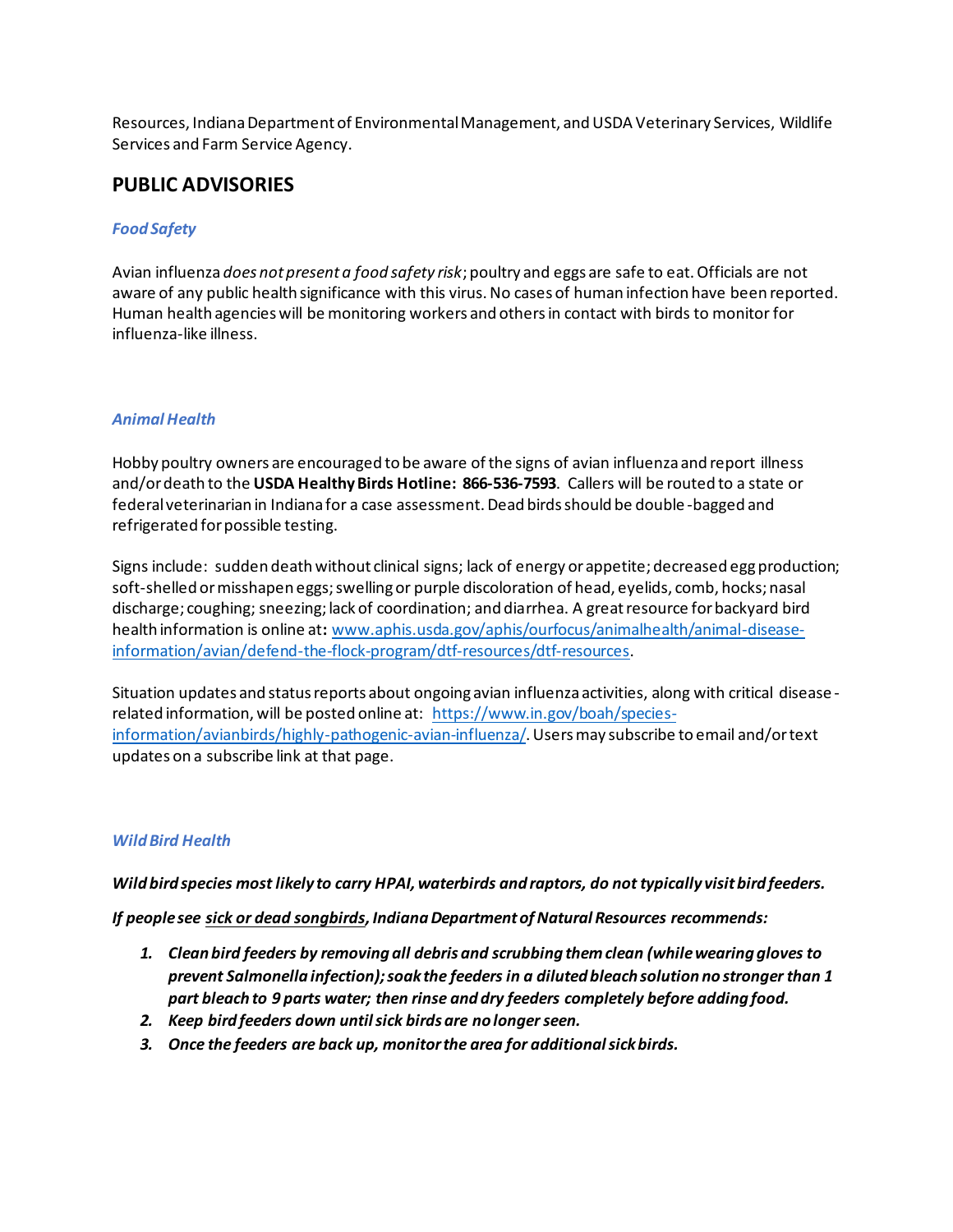*4. Report any additional sick or dead birds through DNR's online sick and dead wildlife reporting system: https://www.in.gov/dnr/fish-and-wildlife/wildlife-resources/wildlife-diseases-inindiana/sick-or-dead-wildlife-reporting/.*

*More information about avian influenza and wild birds: https://www.in.gov/dnr/fish-andwildlife/wildlife-resources/wildlife-diseases-in-indiana/avian-flu-bird-flu/*

#### *HumanHealth*

Recent detections of highly pathogenic avian influenza A H5N1 viruses (H5N1 bird flu) in wild birds and poultry pose a low risk to the health of the general public; however, rare human infections are possible. Human infections are most likely to be rare and happen in people with recreational or occupational exposures involving prolonged, unprotected close contact with infected birds or contaminated environments. CDC is taking routine preparedness measures to be ready in case human infections with these viruses happen. IDOH offers the following guidance documents for poultry growers and emergency responders to protect their health:

- Indiana Department of Health Avian Flu Producer Information
- Indiana Department of Health Avian Flu Post-Exposure Information

The Indiana Department of Health and the Dubois and Greene County Health Departments have completed public health monitoring for exposed persons at all six sites. Of the 64 people with reported exposure, 50 (78%) were contacted by public health, with varying degrees of follow-up. Of these, none had evidence of infection or illness associated with AI virus.

#### *Mental Health*

Community members who are affected by this animal health emergency are to be aware of the possible impact on their mental health and to seek assistance if needed. Available resources include:

- Lifespring Health Systems: *For individuals local to Jasper, IN*; provides support/crisis counseling to the famers and workers on staff of farms affected. o Call 812-482-3030
- Be Well Indiana: Feeling overwhelmed, stressed, anxious or alone? Call this free, confidential resource available 24/7 to anyone in the state of Indiana. o Call 2-1-1 and enter your ZIP code. o Follow the prompts and select number 3 for the Be Well Crisis Helpline.
- Farm Aid: This organization connects farmers with helpful services, resources and opportunities specific to their individual needs. Call the Farmer Hotline for immediate assistance Monday through Friday from 9:00 AM to 10:00 PM Eastern time. o Call 1-800-FARM-AID (1-800-327-6243).